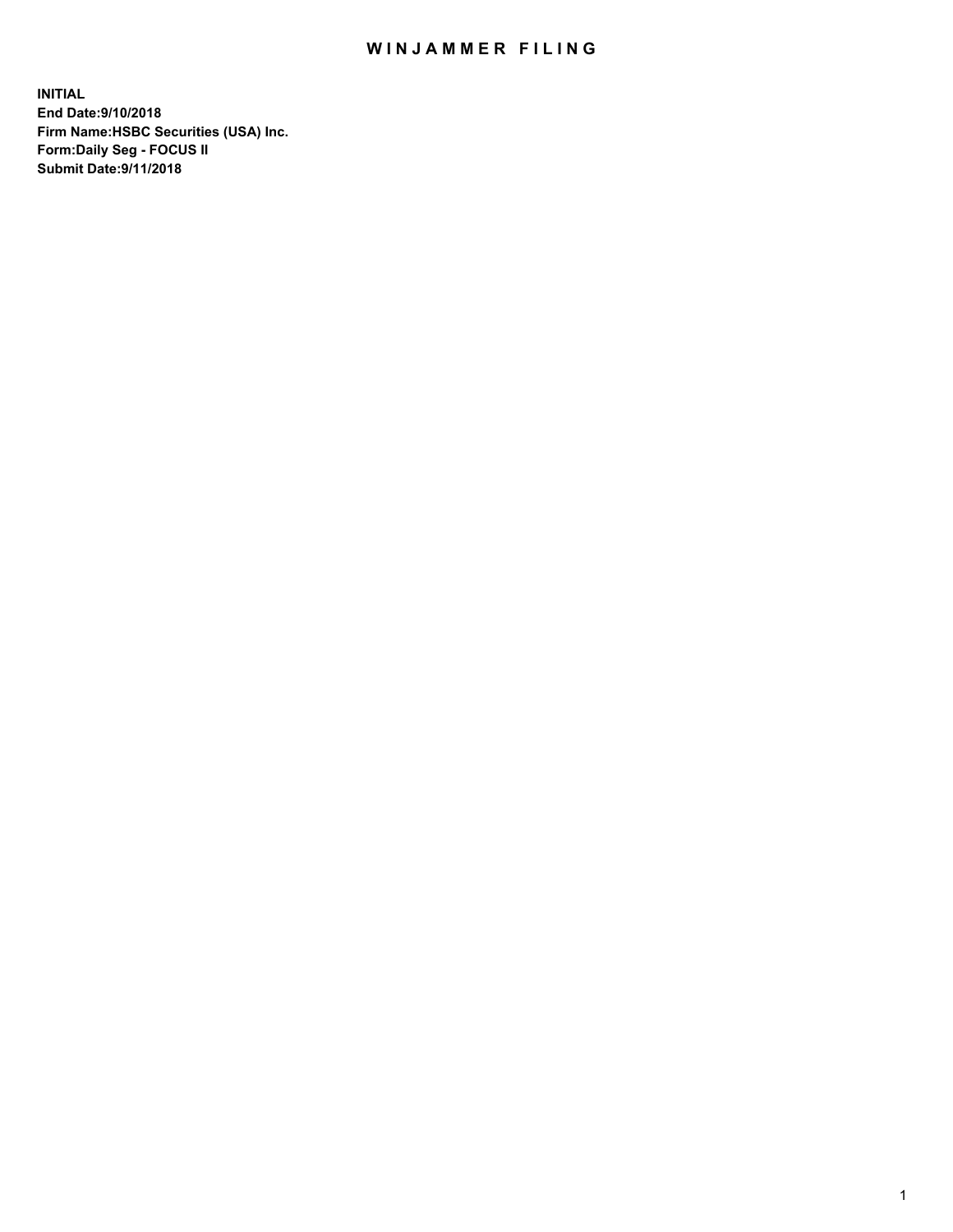**INITIAL End Date:9/10/2018 Firm Name:HSBC Securities (USA) Inc. Form:Daily Seg - FOCUS II Submit Date:9/11/2018 Daily Segregation - Cover Page**

| Name of Company                                                                                                                                                                                                                                                                                                                | <b>HSBC Securities (USA) Inc.</b>                                          |
|--------------------------------------------------------------------------------------------------------------------------------------------------------------------------------------------------------------------------------------------------------------------------------------------------------------------------------|----------------------------------------------------------------------------|
| <b>Contact Name</b>                                                                                                                                                                                                                                                                                                            | <b>Michael Vacca</b>                                                       |
| <b>Contact Phone Number</b>                                                                                                                                                                                                                                                                                                    | 212-525-7951                                                               |
| <b>Contact Email Address</b>                                                                                                                                                                                                                                                                                                   | michael.vacca@us.hsbc.com                                                  |
| FCM's Customer Segregated Funds Residual Interest Target (choose one):<br>a. Minimum dollar amount: ; or<br>b. Minimum percentage of customer segregated funds required:% ; or<br>c. Dollar amount range between: and; or<br>d. Percentage range of customer segregated funds required between:% and%.                         | 109,000,000<br>$\overline{\mathbf{0}}$<br>0 <sub>0</sub><br>0 <sub>0</sub> |
| FCM's Customer Secured Amount Funds Residual Interest Target (choose one):<br>a. Minimum dollar amount: ; or<br>b. Minimum percentage of customer secured funds required:% ; or<br>c. Dollar amount range between: and; or<br>d. Percentage range of customer secured funds required between: % and %.                         | 25,000,000<br>$\overline{\mathbf{0}}$<br>0 <sub>0</sub><br>0 <sub>0</sub>  |
| FCM's Cleared Swaps Customer Collateral Residual Interest Target (choose one):<br>a. Minimum dollar amount: ; or<br>b. Minimum percentage of cleared swaps customer collateral required:% ; or<br>c. Dollar amount range between: and; or<br>d. Percentage range of cleared swaps customer collateral required between:% and%. | 100,000,000<br>$\overline{\mathbf{0}}$<br>0 <sub>0</sub><br>00             |

Attach supporting documents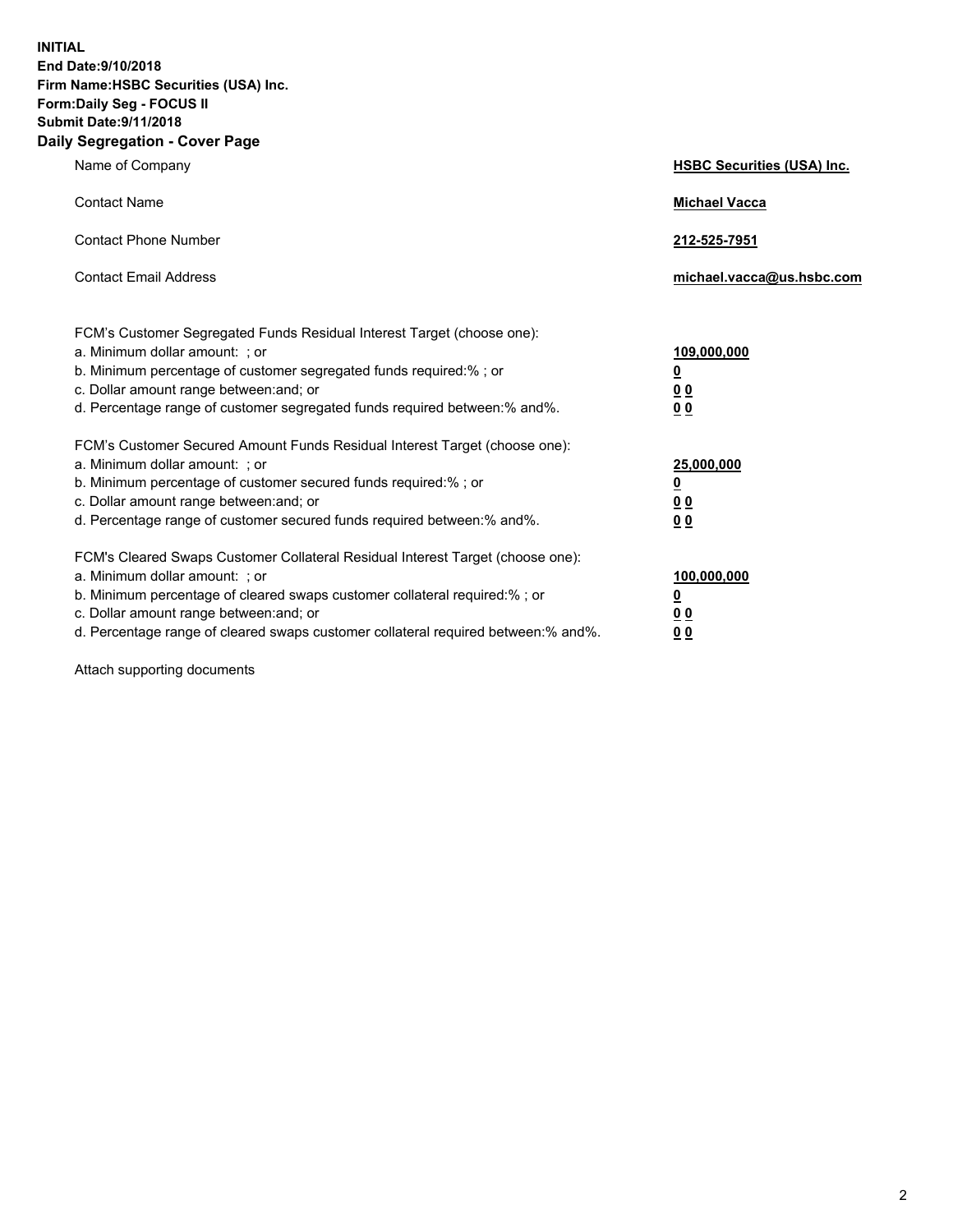**INITIAL End Date:9/10/2018 Firm Name:HSBC Securities (USA) Inc. Form:Daily Seg - FOCUS II Submit Date:9/11/2018 Daily Segregation - Secured Amounts** Foreign Futures and Foreign Options Secured Amounts Amount required to be set aside pursuant to law, rule or regulation of a foreign government or a rule of a self-regulatory organization authorized thereunder **0** [7305] 1. Net ledger balance - Foreign Futures and Foreign Option Trading - All Customers A. Cash **72,683,698** [7315] B. Securities (at market) **85,439,863** [7317] 2. Net unrealized profit (loss) in open futures contracts traded on a foreign board of trade **-6,998,052** [7325] 3. Exchange traded options a. Market value of open option contracts purchased on a foreign board of trade **0** [7335] b. Market value of open contracts granted (sold) on a foreign board of trade **0** [7337] 4. Net equity (deficit) (add lines 1. 2. and 3.) **151,125,509** [7345] 5. Account liquidating to a deficit and account with a debit balances - gross amount **339,928** [7351] Less: amount offset by customer owned securities **-255,006** [7352] **84,922** [7354] 6. Amount required to be set aside as the secured amount - Net Liquidating Equity Method (add lines 4 and 5) **151,210,431** [7355] 7. Greater of amount required to be set aside pursuant to foreign jurisdiction (above) or line 6. **151,210,431** [7360] FUNDS DEPOSITED IN SEPARATE REGULATION 30.7 ACCOUNTS 1. Cash in banks A. Banks located in the United States **74,349,110** [7500] B. Other banks qualified under Regulation 30.7 **0** [7520] **74,349,110** [7530] 2. Securities A. In safekeeping with banks located in the United States **21,332,581** [7540] B. In safekeeping with other banks qualified under Regulation 30.7 **0** [7560] **21,332,581** [7570] 3. Equities with registered futures commission merchants A. Cash **0** [7580] B. Securities **0** [7590] C. Unrealized gain (loss) on open futures contracts **0** [7600] D. Value of long option contracts **0** [7610] E. Value of short option contracts **0** [7615] **0** [7620] 4. Amounts held by clearing organizations of foreign boards of trade A. Cash **0** [7640] B. Securities **0** [7650] C. Amount due to (from) clearing organization - daily variation **0** [7660] D. Value of long option contracts **0** [7670] E. Value of short option contracts **0** [7675] **0** [7680] 5. Amounts held by members of foreign boards of trade A. Cash **35,021,837** [7700] B. Securities **64,107,282** [7710] C. Unrealized gain (loss) on open futures contracts **-6,998,052** [7720] D. Value of long option contracts **0** [7730] E. Value of short option contracts **0** [7735] **92,131,067** [7740] 6. Amounts with other depositories designated by a foreign board of trade **0** [7760] 7. Segregated funds on hand **0** [7765] 8. Total funds in separate section 30.7 accounts **187,812,758** [7770] 9. Excess (deficiency) Set Aside for Secured Amount (subtract line 7 Secured Statement Page 1 from Line 8) **36,602,327** [7380] 10. Management Target Amount for Excess funds in separate section 30.7 accounts **25,000,000** [7780]

11. Excess (deficiency) funds in separate 30.7 accounts over (under) Management Target **11,602,327** [7785]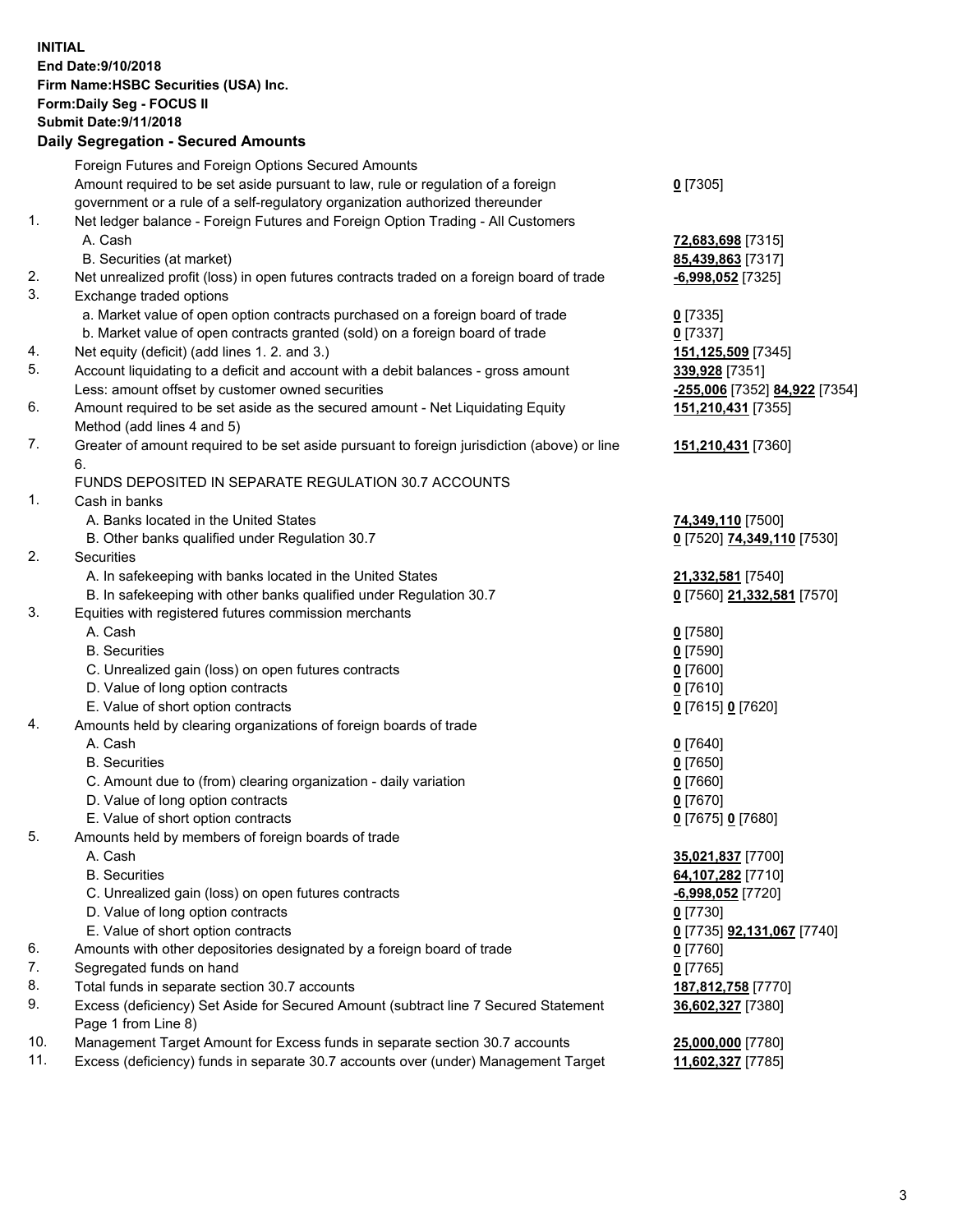**INITIAL End Date:9/10/2018 Firm Name:HSBC Securities (USA) Inc. Form:Daily Seg - FOCUS II Submit Date:9/11/2018 Daily Segregation - Segregation Statement** SEGREGATION REQUIREMENTS(Section 4d(2) of the CEAct) 1. Net ledger balance A. Cash **235,241,732** [7010] B. Securities (at market) **1,583,417,787** [7020] 2. Net unrealized profit (loss) in open futures contracts traded on a contract market **148,164,773** [7030] 3. Exchange traded options A. Add market value of open option contracts purchased on a contract market **355,760,395** [7032] B. Deduct market value of open option contracts granted (sold) on a contract market **-163,070,073** [7033] 4. Net equity (deficit) (add lines 1, 2 and 3) **2,159,514,614** [7040] 5. Accounts liquidating to a deficit and accounts with debit balances - gross amount **7,325,272** [7045] Less: amount offset by customer securities **-7,324,904** [7047] **368** [7050] 6. Amount required to be segregated (add lines 4 and 5) **2,159,514,982** [7060] FUNDS IN SEGREGATED ACCOUNTS 7. Deposited in segregated funds bank accounts A. Cash **121,711,810** [7070] B. Securities representing investments of customers' funds (at market) **0** [7080] C. Securities held for particular customers or option customers in lieu of cash (at market) **471,466,581** [7090] 8. Margins on deposit with derivatives clearing organizations of contract markets A. Cash **179,501,318** [7100] B. Securities representing investments of customers' funds (at market) **225,032,410** [7110] C. Securities held for particular customers or option customers in lieu of cash (at market) **1,111,388,046** [7120] 9. Net settlement from (to) derivatives clearing organizations of contract markets **4,519,552** [7130] 10. Exchange traded options A. Value of open long option contracts **355,760,395** [7132] B. Value of open short option contracts **-163,070,073** [7133] 11. Net equities with other FCMs A. Net liquidating equity **9,920,584** [7140] B. Securities representing investments of customers' funds (at market) **0** [7160] C. Securities held for particular customers or option customers in lieu of cash (at market) **0** [7170] 12. Segregated funds on hand **563,160** [7150] 13. Total amount in segregation (add lines 7 through 12) **2,316,793,783** [7180] 14. Excess (deficiency) funds in segregation (subtract line 6 from line 13) **157,278,801** [7190] 15. Management Target Amount for Excess funds in segregation **109,000,000** [7194]

16. Excess (deficiency) funds in segregation over (under) Management Target Amount Excess

**48,278,801** [7198]